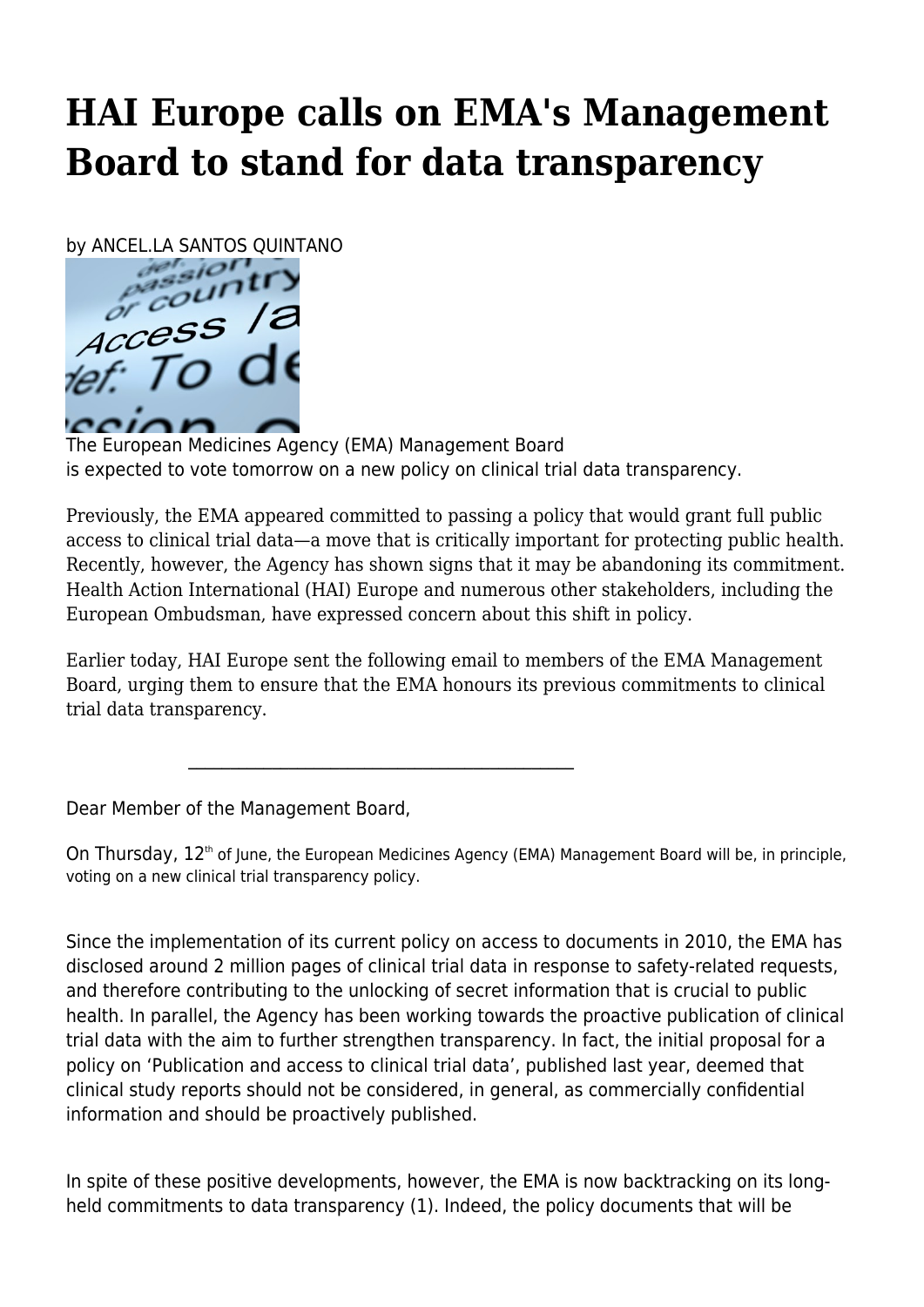presented tomorrow to the Management Board for endorsement show a clear shift of policy, which raises serious concerns.

First, according to the proposed 'Terms of use', users would be obliged to contractually recognise that the data they access is protected by copyrights and proprietary rights. Whether clinical trial data can even be protected under these rights is dubious, at best, and greatly contested; therefore, the general public should not be forced to recognise these protections. Furthermore, data users, including patients, healthcare professionals and researchers, cannot be put in a legally weak position by allowing companies to directly challenge them in court (2).

Second, as widely expressed by those in academia, the 'view on screen only' mode of clinical study reports makes the re-assessment of data a completely futile exercise—one that may even inadvertently lead to increased errors in the interpretation of data. Clearly, users should be able to save, download, print, copy and share these documents, which provide the most comprehensive information on each trial and amount to hundreds of pages.

Third, contrary to the European Ombudsman's recommendation (3) and to the spirit of the newly adopted Clinical Trials Regulation (4) , the EMA proposes in its 'Redaction principles' document to classify key sections of clinical study reports as likely to be commercially confidential information, inviting companies to redact data up front. According to the EMA's last proposal, companies would be submitting two types of clinical study reports; one for marketing authorisation and another for publication. Clearly, this process puts companies in the driver's seat regarding redaction. Even worse, the general public would never get to know the extent of data that has been redacted.

In view of tomorrow's vote, Health Action International Europe urges the members of the Management Board to reject the above-mentioned provisions and to revise the policy, in order for it to reflect the EMA's previous commitments to data transparency. Most definitely, taking into account the ongoing investigation by the European Ombudsman, this decision should be, at a minimum, postponed.

## Footnotes

(1) HAI Europe. HAI Europe urges EMA not to backtrack on commitments to clinical trial data transparency. May 22, 2014. Available at [http://haieurope.org/wp-content/uploads/2014/05/Statement-HAI-Europe-urges-EMA](http://haieurope.org/wp-content/uploads/2014/05/Statement-HAI-Europe-urges-EMA-not-to-backtrack-on-commitments-to-clinical-trial-data-transparency-22-May-2014.pdf) [-not-to-backtrack-on-commitments-to-clinical-trial-data-transparency-22-](http://haieurope.org/wp-content/uploads/2014/05/Statement-HAI-Europe-urges-EMA-not-to-backtrack-on-commitments-to-clinical-trial-data-transparency-22-May-2014.pdf) [May-2014.pdf](http://haieurope.org/wp-content/uploads/2014/05/Statement-HAI-Europe-urges-EMA-not-to-backtrack-on-commitments-to-clinical-trial-data-transparency-22-May-2014.pdf)